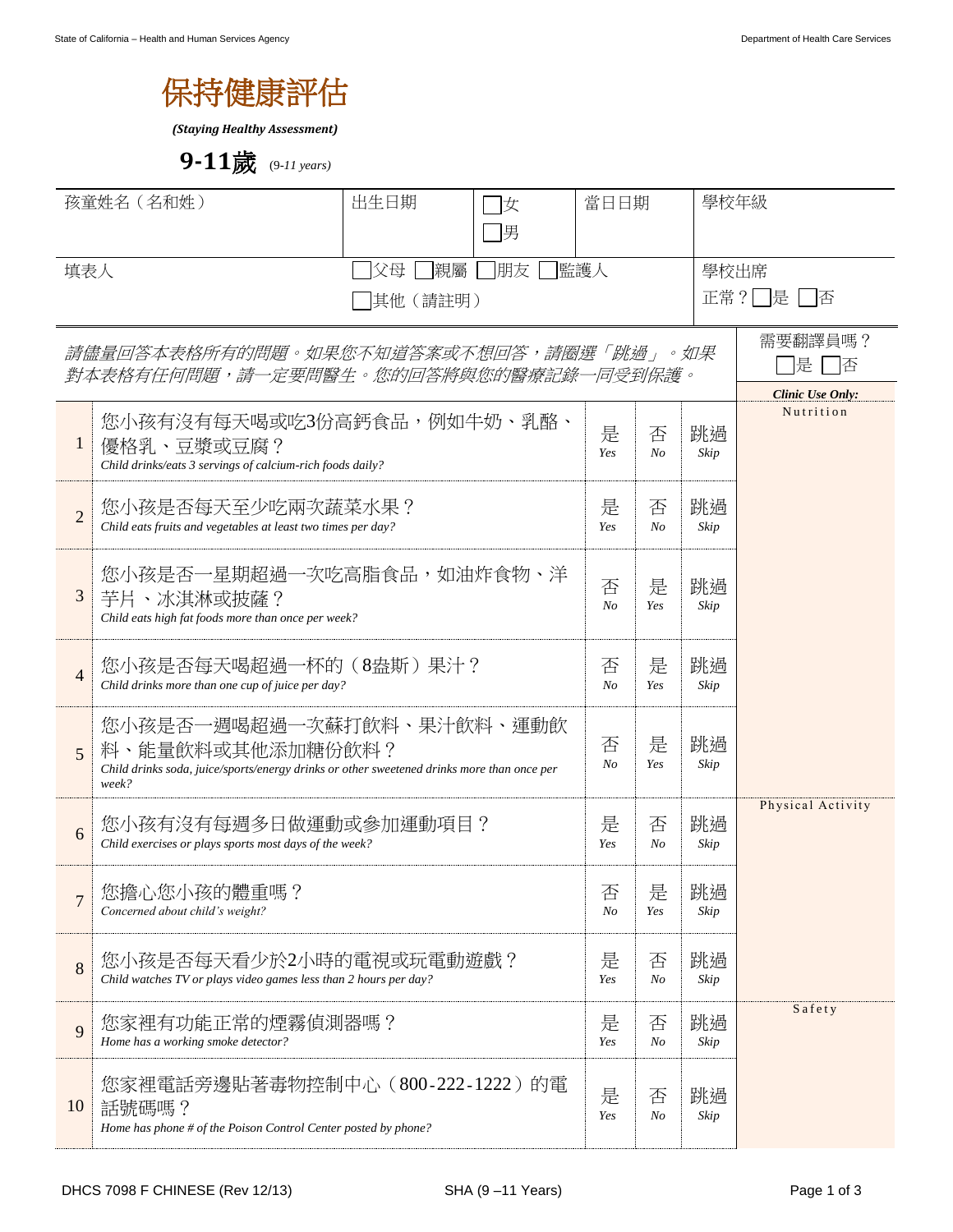| 11 | 您小孩是否總是繫安全帶坐在車後座(或如身高低於<br>4' 9", 使用加高座椅)?<br>Child always uses a seat belt in the back seat (or booster seat) if under 4'9"?        | 是<br>Yes            | 否<br>N <sub>o</sub> | 跳過<br>Skip |                               |
|----|--------------------------------------------------------------------------------------------------------------------------------------|---------------------|---------------------|------------|-------------------------------|
| 12 | 您小孩是否會在游泳池附近、河邊或湖邊待一段時間?<br>Child spends time near a swimming pool, river, or lake?                                                  | 否<br>$N_{O}$        | 是<br>Yes            | 跳過<br>Skip |                               |
| 13 | 您小孩會待在有槍枝的家中嗎?<br>Child spends time in home where a gun is kept?                                                                     | 否<br>N <sub>O</sub> | 是<br>Yes            | 跳過<br>Skip |                               |
| 14 | 您小孩是否有時與任何攜帶槍、刀或其他武器的人<br>在一起?<br>Child spends time with anyone who carries a gun, knife, or other weapon?                           | 否<br>N <sub>O</sub> | 是<br>Yes            | 跳過<br>Skip |                               |
| 15 | 您小孩騎自行車、 <i>玩滑板或滑板車時是否總是戴安全帽?</i><br>Child always wears helmet when riding a bike, skateboard, or scooter?                           | 是<br>Yes            | 否<br>No             | 跳過<br>Skip |                               |
| 16 | 您小孩是否曾目睹虐待或暴力,或者本身是虐待或暴力受<br>害者?<br>Has child ever witnessed or been a victim of abuse or violence?                                  | 否<br>N <sub>o</sub> | 是<br>Yes            | 跳過<br>Skip |                               |
| 17 | 您小孩在過去的一年是否被打或打人?<br>Has child been hit or has he/she hit someone in the past year?                                                  | 否<br>N <sub>O</sub> | 是<br>Yes            | 跳過<br>Skip |                               |
| 18 | 您小孩是否曾在學校或您居家附近被人欺負,或感到不安<br>全(或在網絡被欺負)?<br>Has child ever been bullied, felt unsafe at school/neighborhood (or been cyber-bullied)? | 否<br>N <sub>O</sub> | 是<br>Yes            | 跳過<br>Skip |                               |
| 19 | 您小孩每天都有刷牙和使用牙線嗎?<br>Child brushes and flosses teeth daily?                                                                           | 是<br>Yes            | 否<br>No             | 跳過<br>Skip | Dental Health                 |
| 20 | 您的小孩是否經常顯得悲傷或沮喪?<br>Child often seems sad or depressed?)                                                                             | 否<br>$N_{O}$        | 是<br>Yes            | 跳過<br>Skip | Mental Health                 |
| 21 | 您小孩是否有時與抽煙的人在一起?<br>Child spends time with anyone who smokes?                                                                        | 否<br>N <sub>O</sub> | 是<br>Yes            | 跳過<br>Skip | Alcohol, Tobacco,<br>Drug Use |
| 22 | 您小孩是否曾經吸煙或嚼煙?<br>Has child ever smoked cigarettes or chewed tobacco?                                                                 | 否<br>$N_{O}$        | 是<br>Yes            | 跳過<br>Skip |                               |